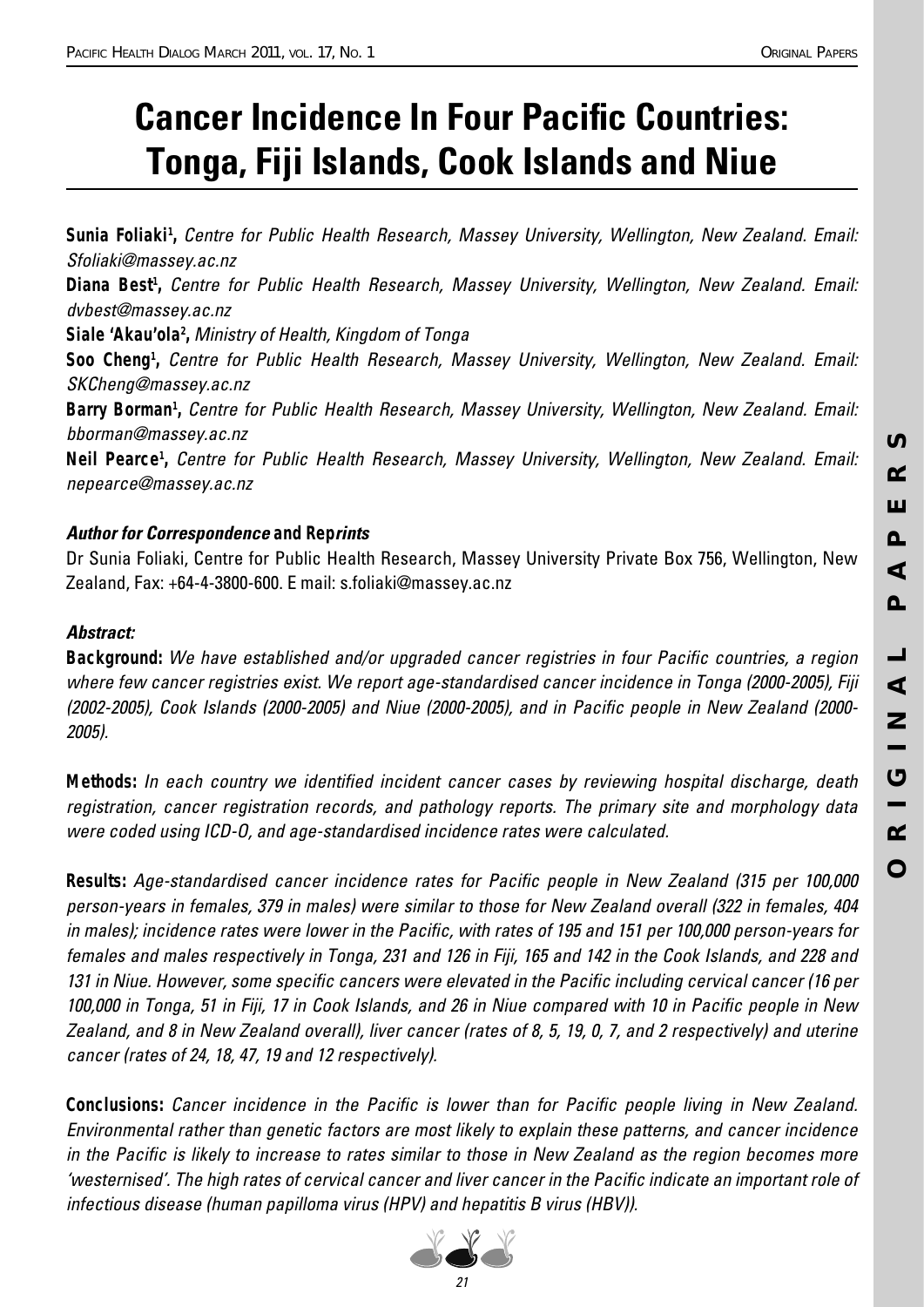# **Introduction**

While cancer is a significant and growing problem in the Pacific, as these countries undergo demographic and epidemiological transitions, relatively little is known about the magnitude of the problem, the key risk factors, or the potential for prevention<sup>1-4</sup>. Over the last 25 years a great deal of research on noncommunicable disease has been conducted throughout the South Pacific, but there have been few studies of cancer. Despite the existing lack of standardization, diagnostic facilities and a comparable system of data comparisons there are clear indications that the burden of cancer is increasing in the Pacific<sup>56</sup>. There are several reasons why cancer is likely to be an increasingly important contributor to morbidity and mortality in developing countries including the small island states of the South Pacific<sup>5</sup>. These include the increases in population and the accompanying aging of the population, better control of infectious diseases and lowering of infant mortality, increased tobacco use, and the general increase in the adoption of 'western' diets and lifestyles. However, determining the cancer burden in the Pacific in terms of morbidity, survival and mortality involves different obstacles than those encountered in more developed countries. In particular, cancer registration and information systems among many Pacific islands countries are often of questionable quality and comprehensiveness.

The first cancer registry in the Pacific was established in Papua New Guinea in 1958<sup>,</sup> followed by Fiji in 1965<sup>8</sup>. The South Pacific Commission (SPC) developed a standardised cancer reporting system in 1977<sup>9</sup>. This was followed by a course for Cancer Registrars from thirteen Pacific island countries and territories in collaboration with the International Agency for Research on Cancer (IARC) in New Caledonia in 1998<sup>2</sup>, and a course on cancer epidemiology held by two of the authors (Sunia Foliaki and Neil Pearce) and IARC in Tonga in 2004. These courses endorsed a standard system for cancer registration in the Pacific using the IARC software, CANREG<sup>10</sup>.

However, until recently, few Pacific countries had established cancer registries, and peer-reviewed publications on cancer in the Pacific were mostly a product of isolated research projects with very little sustained cancer registry activities maintained at the national level. We have previously reported on cancer incidence in Pacific people living in New Zealand.<sup>11</sup> Recently, we have established and/or upgraded cancer registries in four Pacific countries (Tonga, Fiji, Cook Islands, and Niue) using CANREG-4. It is planned to extend these standardised cancer registration systems to other Pacific countries. This report, the first from this project, provides an overview of cancer incidence in Tonga (2000-2005), Fiji (2003-2005), Cook Islands (2000-2005) and Niue (2000-2005), and compares the findings with those for Pacific people in New Zealand.

## **Methods**

We have visited each of the four countries and conducted intensive reviews of available records, and constructed and/or upgraded the cancer registries using all of the available information in a standardised manner. In each country this involved reviewing hospital discharge, death registration and cancer registration records; in each country death registration is compulsory, and hospital discharge records are considered to be relatively complete. In some countries additional records (e.g. pathology reports) were also available. Each of the four countries is now described in more detail.

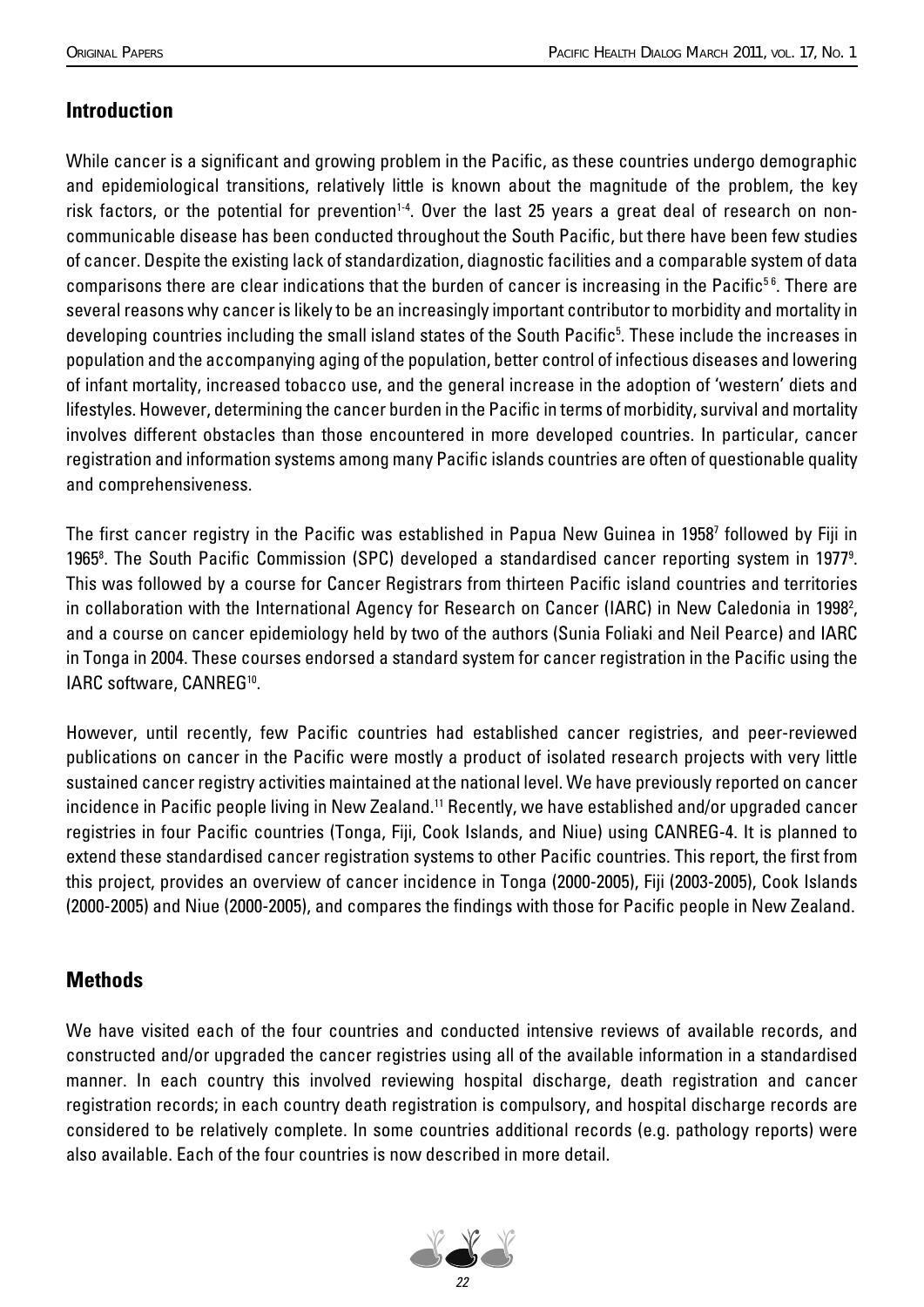#### *Tonga*

Tonga consists of four main island groups, with Tongatapu (main island and capital Nuku'alofa) and 'Eua at the southern end, the Ha'apai Group (centrally), the Vava'u Group to the north and the two northernmost groups of Niuatoputabu and Niuafo'ou. Tonga's economy is heavily dependent on remittances from Tongans living overseas.

The 2006 census reported Tonga's population to be 101,991 with ethnic Tongans (Polynesians) making up 98% of the population, and the rest being mostly Europeans (569) and an increasing number of Chinese in recent years (395). Two-thirds of the population live on Tongatapu with the rest living throughout 36 other islands. The total land area of 747 km², incorporating 169 islands and islets spread over 800 miles of ocean, is a major challenge to health service delivery.

The Tongan Ministry of Health approved the establishment of a Cancer Registry in 2005, using CANREG-4, with technical assistance from the Centre for Public Health Research of Massey University (CPHR) and IARC. The sources of data were all histology and cyto/haematological reports available from the Ministry of Health records, patient admission/discharge records and death certificates. Most histology testing is done by the single pathologist (Dr Siale 'Akau'ola, who is a co-author of this paper) at the main hospital in Nuku'alofa, but some specimens are sent to New Zealand (Auckland Hospital) for confirmation. Although the Registry was established in 2005, cases from earlier years have also been registered where sufficient information has been available. Due to incomplete data in some years prior to 2000, this report for Tonga focuses on the period 2000 to 2005. The annual population estimates for each year during 2000-2005 published by the Tonga Statistics Department were used for the calculation of age-specific and age-standardised incidence rates.

## *Fiji Islands*

To the west of Tonga, the Fiji Islands consist of 322 islands of which 106 are permanently inhabited by the country's 840,201 inhabitants, with the two main islands of Viti Levu and Vanua Levu accounting for 87% of the population. The British made Fiji a colony in 1874 and also brought Indian labourers for the sugar cane plantations. Indian Fijians now account for 43% of the total population with indigenous Fijians (of mixed ethnicity, partly Tongan and Melanesian ancestry) accounting for just over 50%. Life expectancy is similar for both Indian and indigenous Fijians (64 years in males; 68 years in females). Fiji is one of the more developed of the Pacific economies with forestry, mineral, fish resources, garments and the sugar industry. Tourism is also a significant source of income.

Fiji has had a Cancer Registry with electronic record storage since the mid 1980's. CANREG-3 was introduced as the Fiji Cancer Registry software in 1998. Most histological testing is done at the Colonial War memorial Hospital in Suva, and at the laboratory of Lauktoka Hospital, but some specimens are sent to New Zealand or Australia for confirmation. Since 2002 the Fiji Ministry of Health (Cancer Registry) had been working closely with CPHR, and the data has been imported into CANREG-4. In addition, the cancer registry data was compared with patient admission/discharge and mortality data with the period 2002 to 2005, and updated where appropriate. Population denominator data were obtained from the population numbers at 31st December 2003 as estimated by the Fiji Islands Bureau of Statistics<sup>12</sup>.

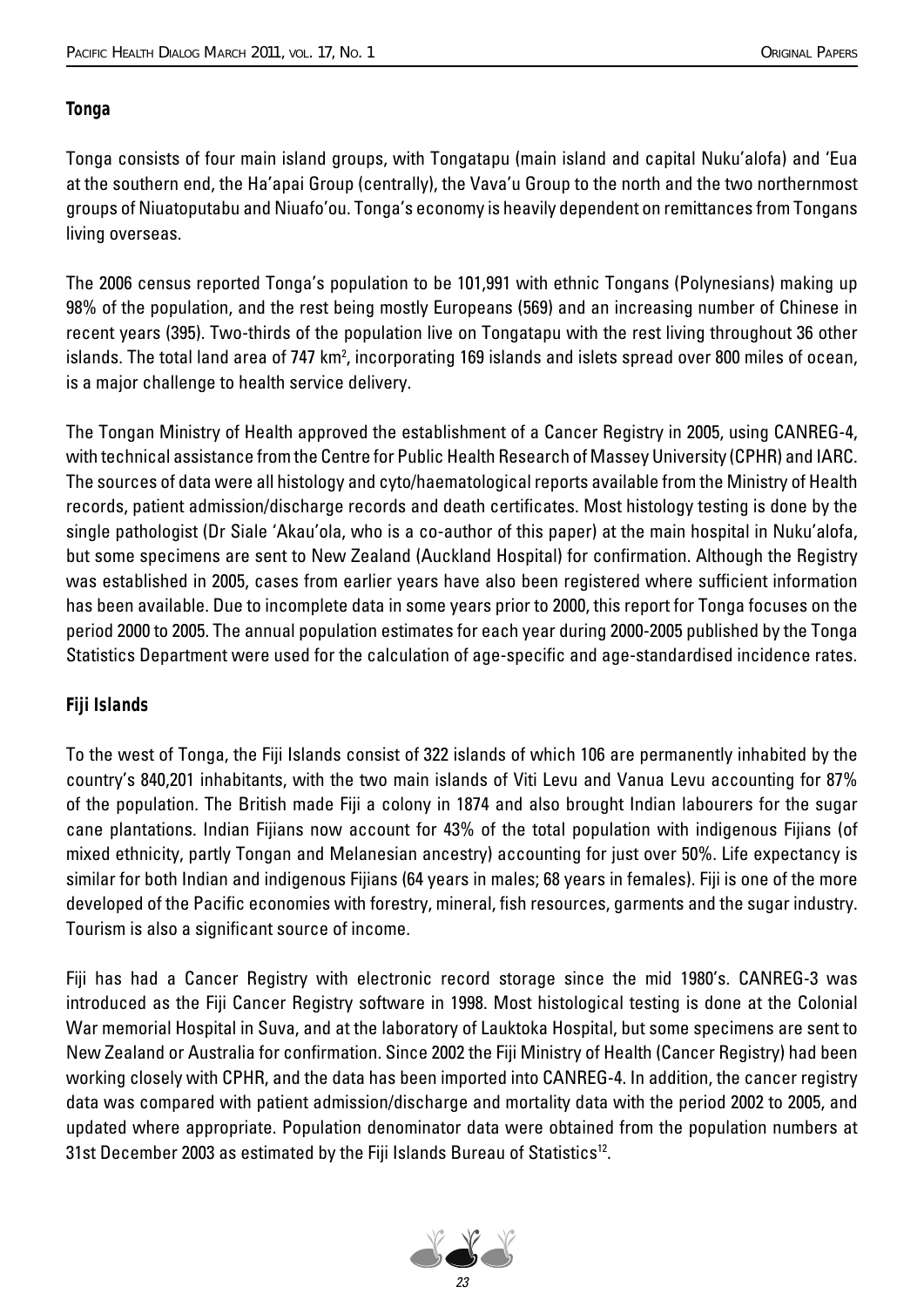## *Cook Islands*

The Cook Islands consists of fifteen major islands spread over a vast area of the South Pacific Ocean as far north as the Tokelau group and as far south as the southern latitudes of Tonga. This covers an area of at least two million square kilometres of ocean. The 2006 census estimated a total population of 19,569 with a life expectancy of 70 and 75 for males and females respectively. Like most small Pacific islands, the Cook Islands face development constraints associated with geographical isolation and the dispersion of small population centres amongst the 15 islands. Tourism is estimated to account for about 40% of the gross domestic product in 2004/2005, which is greater than the earnings from the two largest exports of fishing and pearl farming. Cook Islanders are New Zealand residents/citizens and have access to free medical care in New Zealand.

The Cook Islands Cancer Registry was established in 1981, and by 2005 had registered a total of 410 cancers (184 males and 226 females). CANREG-3 was introduced in 1998, and the Cook Islands Ministry of Health in collaboration with CPHR, and with technical assistance from IARC, began to use CANREG-4 in 2004. All cytohistology specimens are sent to New Zealand (Auckland Hospital) for testing. The authors visited the Cook Islands on two occasions to review the Cook Islands Cancer Registry records through reviews of logbooks, laboratory reports, medical records and death registers. The cancer registration data was then updated using CANREG-4. The population estimates from the 2001 Cook Islands census were used for the calculation of age-specific and age-standardised incidence rates.

#### *Niue*

Niue is located 2,400 kilometres northeast of New Zealand in a triangle between Tonga, Samoa and the Cook Islands. It consists of a single 260 square kilometres raised coral island. Niue's total population, as enumerated in the 2006 Census had decreased to 1,625, down from around 5,000 in the 1960s. At the time of the 2001 New Zealand census, 20,100 Niueans were resident in New Zealand (http://www.mfat.govt.nz/ Countries/Pacific/Niue.php). Niue is a self-governing state in free association with New Zealand, sharing the New Zealand currency as well as Niueans being New Zealand citizens. Niue's economy is constrained by limited access to reliable air and sea services, limited land and poor soil quality. The government is the main employer, although recently the government has established joint ventures with Auckland's Reef Group in fish processing and noni farming which have assisted with employment and export earnings.

Niue's only hospital was destroyed and washed out to sea by the worst tropical cyclone in the country's history (Cyclone Heta) in the first week of 2004, and most of the hospital records were destroyed, including cancer-related records. The Niue Cancer Registry was established by the authors from CPHR in 2006, using CANREG-4. A further visit by the authors was conducted in early 2009 to restore the registry electronic database which was 'lost'. All cases that could be identified from the patient case notes, cytology and histology reports and letters and from the nursing staff were re-entered. Personnel were also identified and trained for entering and updating cases. All histological specimens from Niue are read in New Zealand, although it was evident that there were many instances where laboratory reports and discharge letters from NZ were not sent to Niue or had not been received at the hospital in Niue. The population estimates from the 2006 census were used for the calculation of age-specific and age-standardised incidence rates.

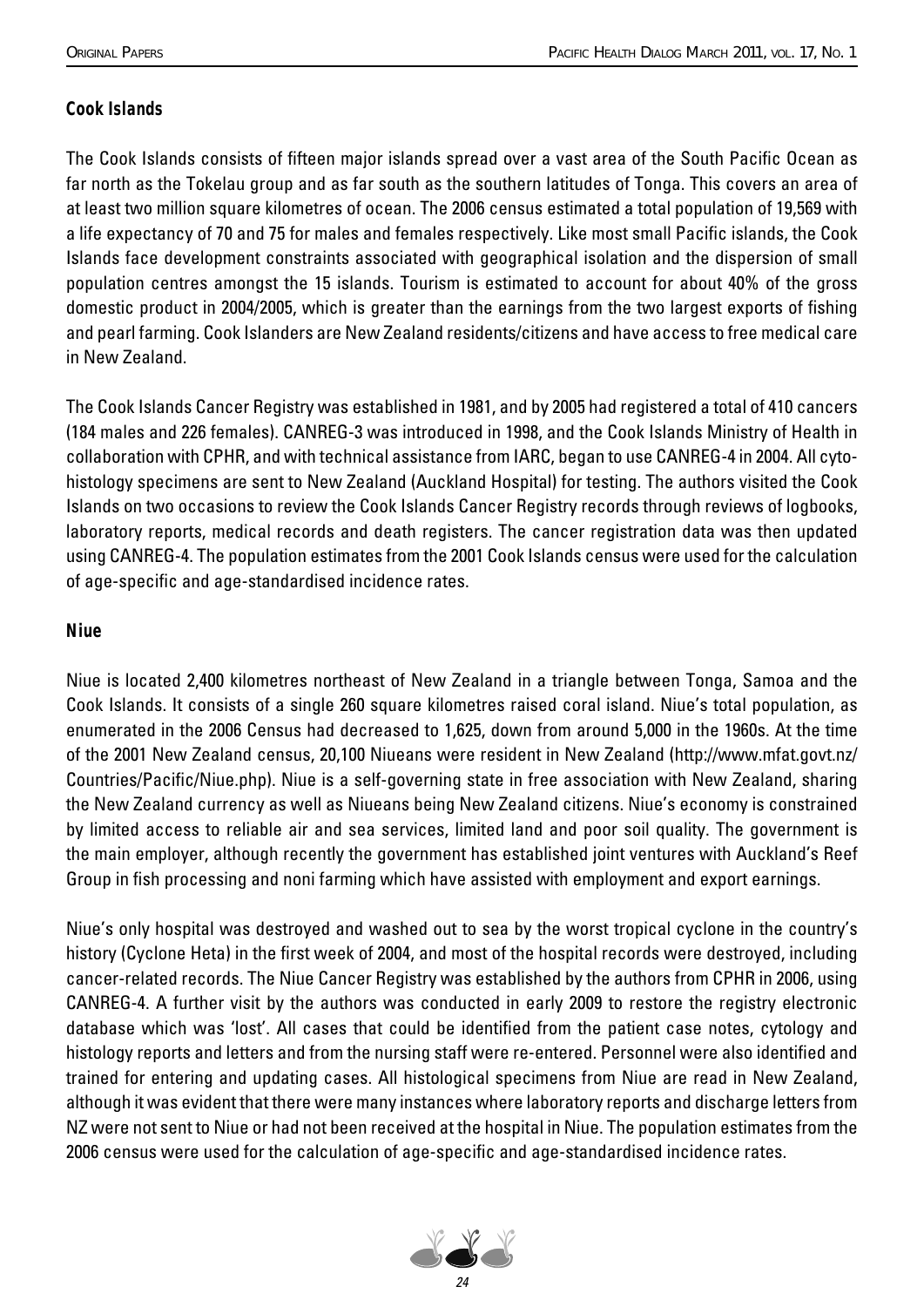#### *New Zealand*

The New Zealand Cancer Registry was established in 1948 and the Cancer Registry Act came into effect in 1994 making cancer registration mandatory.<sup>13 14</sup> Pathology laboratories are the primary source of cancer data to the NZCR and other collections (Medical Certificates of Causes of Death, Coroners' reports, hospital discharge data on the National Minimum Dataset (NMDS), and private hospital discharge data) as well as extensive data checking are used to validate the cancer diagnoses.<sup>15</sup> The New Zealand Cancer Registry records self-identified ethnicity, where people may record multiple responses, based on the Statistics New Zealand Census ethnicity question.<sup>16</sup> Participants who reported more than one ethnicity were classified into a single ethnicity using a standard system of prioritisation: Maori > Pacific > 'Other'.<sup>17</sup> The current analyses were based on cancer registrations during 2000-2005, and the corresponding population denominator data derived from the 2001 and 2006 national censuses.

## **Data analysis**

For each country, the primary site and morphology data were coded using the International Classification of Diseases for Oncology (ICD-O, 3<sup>rd</sup> ed.)<sup>18</sup>, which are essentially the same as those of ICD-10<sup>19</sup>. Crude cancer incidence and mortality rates were calculated by dividing the total number of cases during the relevant period by the sum of the mean populations for each year of the same period. The estimated values are therefore annual average incidence rates. We estimated these rates for all cancers combined, and for the major site-specific cancers. Rates were directly standardised to the world standard population using fiveyear age-groups<sup>20</sup>.

## **Results**

#### *Tonga*

Table 1 shows the crude incidence rates and numbers of cases for cancer registrations in Tonga during 2000-2005, and Table 2 shows the age-standardised incidence rates and 95% CIs. For the years 2000-2005, there were 759 cases of cancer (432 female, 327 male) (table 1). The leading cancers among males were lung (14.4 % of male cases), prostate (12.8% ), liver (11.3%) and stomach (9.8%). There was a high percentage of cancers where the primary site was unknown (9.2%). Among females, the leading cancer sites were the breast (22.9% of female cases), uterus (12.0%), cervix (7.6%) and ovary (6.3%). Once again, there was a high percentage (8.8 %) of cancers where the primary site was unknown. Of the 761 cases registered, 384 (50.4%) had histological or cytohaematological confirmation. There was a relatively high percentage (30.0%) of cancers diagnosed from death certificates, and 19.3 % were based on clinical investigation/ultrasound.

## *Fiji Islands*

The Fiji Cancer Registry was already in existence before the commencement of this study, but as part of the current project the Registry was reviewed and updated by the authors. In this process, at least 600 cancer cases that were not on the cancer register were identified from the Patient Identification System (PATIS) in a 2006 review by one of the authors (Di Best). Important components of cancer registry information such as

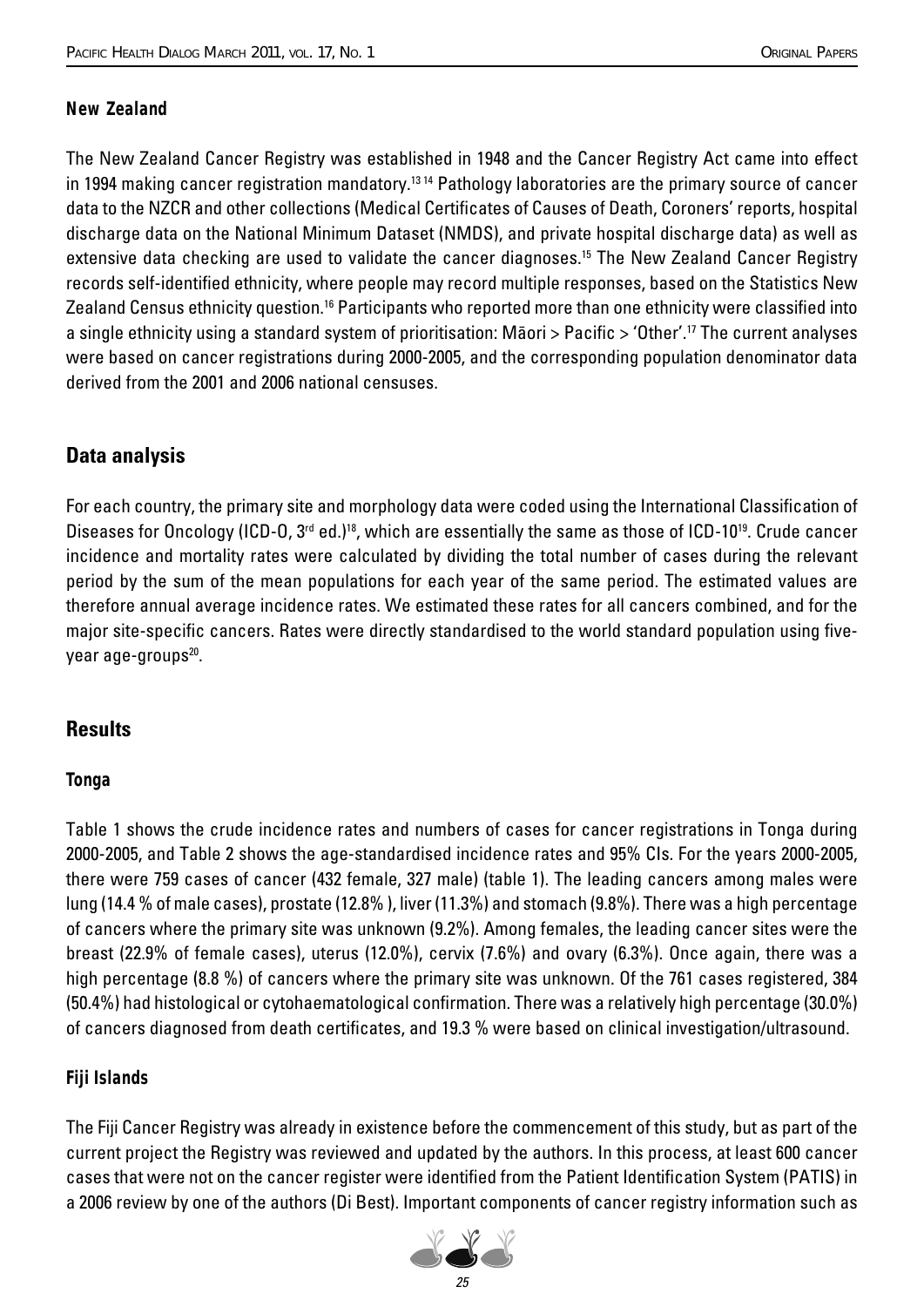|                 |                 | Tonga           | Fiji Islands    | <b>Cook Island</b> | <b>Niue</b> | <b>New</b>      | <b>New</b>      |
|-----------------|-----------------|-----------------|-----------------|--------------------|-------------|-----------------|-----------------|
|                 |                 | $(2000 - 2005)$ | $(2002 - 2005)$ | $(2000 - 2005)$    |             | <b>Zealand</b>  | <b>Zealand</b>  |
|                 |                 |                 |                 |                    |             | (Pacific)       | (total)         |
|                 |                 |                 |                 |                    |             | $(2000 - 2005)$ | $(2000 - 2005)$ |
|                 | <b>ICD-10</b>   | Rate (n)        | Rate (n)        | Rate (n)           | Rate (n)    | Rate (n)        | Rate (n)        |
| Female          |                 |                 |                 |                    |             |                 |                 |
| <b>Breast</b>   | C50             | 33.3 (99)       | 38.2 (622)      | 19.1(10)           | 85.3(3)     | 55.6 (421)      | 118.6 (14149)   |
| <b>Uterine</b>  | C54             | 17.5(52)        | 13.8 (225)      | 43.9 (23)          | 21.3(1)     | 23.0 (174)      | 16.1 (1917)     |
| Cervical        | C53             | 11.1(33)        | 43.0 (700)      | 17.2(9)            | 21.3(1)     | 7.1(54)         | 8.9 (1063)      |
| Unknown         |                 | 12.1(36)        | 4.4(72)         | 9.5(5)             | 21.3(1)     | 0(0)            | 0(0)            |
| Lung            | C34             | 7.7(23)         | 2.9(48)         | 5.7(3)             | 0(0)        | 16.2 (123)      | 35.8 (4268)     |
| Liver           | C22             | 6.4(19)         | 3.6(59)         | 17.2(9)            | 0(0)        | 3.8(29)         | 2.9(347)        |
| Stomach         | C16             | 7.1(21)         | 3.6(59)         | 1.9(1)             | 0(0)        | 7.5(57)         | 7.4 (882)       |
| Colon           | C18             | 3.4(10)         | 2.8(45)         | 0(0)               | 21.3(1)     | 7.7(58)         | 47.9 (5708)     |
| Ovary           | C56             | 9.1(27)         | 11.1(181)       | 5.7(3)             | $\bf{0}$    | 9.2(70)         | 14.7 (1750)     |
| <b>Other</b>    |                 | 37.6 (112)      | 67.6 (1101)     | 32.5(17)           | 63.9(3)     | 46.3 (351)      | 139 (16582)     |
| <b>Total</b>    |                 | 145.1 (432)     | 191.0 (3112)    | 152.8 (80)         | 234.4 (11)  | 197.3 (1495)    | 437.1 (52150)   |
| <b>Male</b>     |                 |                 |                 |                    |             |                 |                 |
| Lung            | C34             | 15.2(47)        | 5.4(91)         | 28.7(16)           | 0(0)        | 28.6 (210)      | 51.8 (5885)     |
| Prostate        | C61             | 13.6(42)        | 10.8 (184)      | 16.1(9)            | 88.2(4)     | 44.5 (327)      | 147.3 (16742)   |
| Liver           | C22             | 12.0(37)        | 7.8(133)        | 16.1(9)            | 0(0)        | 11.6(85)        | 6.2(702)        |
| Unknown         |                 | 10.0(31)        | 2.3(39)         | 7.2(4)             | 0(0)        | 0(0)            | 0(0)            |
| Stomach         | C16             | 10.3(32)        | 4.4(74)         | 1.8(1)             | 0(0)        | 9.7(71)         | 12.1 (1376)     |
| Lymphoid and    | C81-96          | 5.5(17)         | 11.0(186)       | 3.6(2)             | 0(0)        | 22.8 (168)      | 48.8 (5550)     |
| Haematopoietic  |                 |                 |                 |                    |             |                 |                 |
| <b>Pancreas</b> | C <sub>25</sub> | 3.9(12)         | 2.7(45)         | 1.8(1)             | 0(0)        | 3.1(23)         | 9.0(1028)       |
| Colon           | C18             | 3.9(12)         | 3.1(53)         | 1.8(1)             | 22.0(1)     | 5.3(39)         | 42.6 (4837)     |
| <b>Other</b>    |                 | 31.3 (97)       | 39.5 (671)      | 37.6(21)           | 22.0(1)     | 52.1 (383)      | 195.4 (22206)   |
| <b>Total</b>    |                 | 105.6 (327)     | 87.0 (1476)     | 114.7 (64)         | 132.3(6)    | 178.4 (1312)    | 514.1 (58426)   |

**Table 1: Crude Cancer incidence per 100,000 person-years in Tonga, Fiji Islands, Cook Islands, Niue and Pacific people in New Zealand** 

recording the extent of disease at diagnosis are currently not recorded on the register. The collaboration has resulted in the compilation of a Procedure/user Manual for the Fiji Cancer Registry, brief training on the use of CanReg4, training for cancer, and recommendations submitted to the Fiji Ministry of Health. Table 1 shows the crude incidence rates and numbers of cases for cancer registrations in the Fiji Islands during 2002-2005, and Table 2 shows the age-standardised incidence rates and 95% CIs. For the years 2002-2005 there were 4,609 cases of cancer (1,485 males and 3,124 females). The leading cancers among males were lymphoid and haemopoietic (12.6% of males cases), prostate (12.5 % of male cases), liver (9.0%), and lung (6.1%). Among females the leading cancer sites were the cervix (22.5% of female cases), breast (20.0%), uterus (7.2%) and ovary (5.8%).

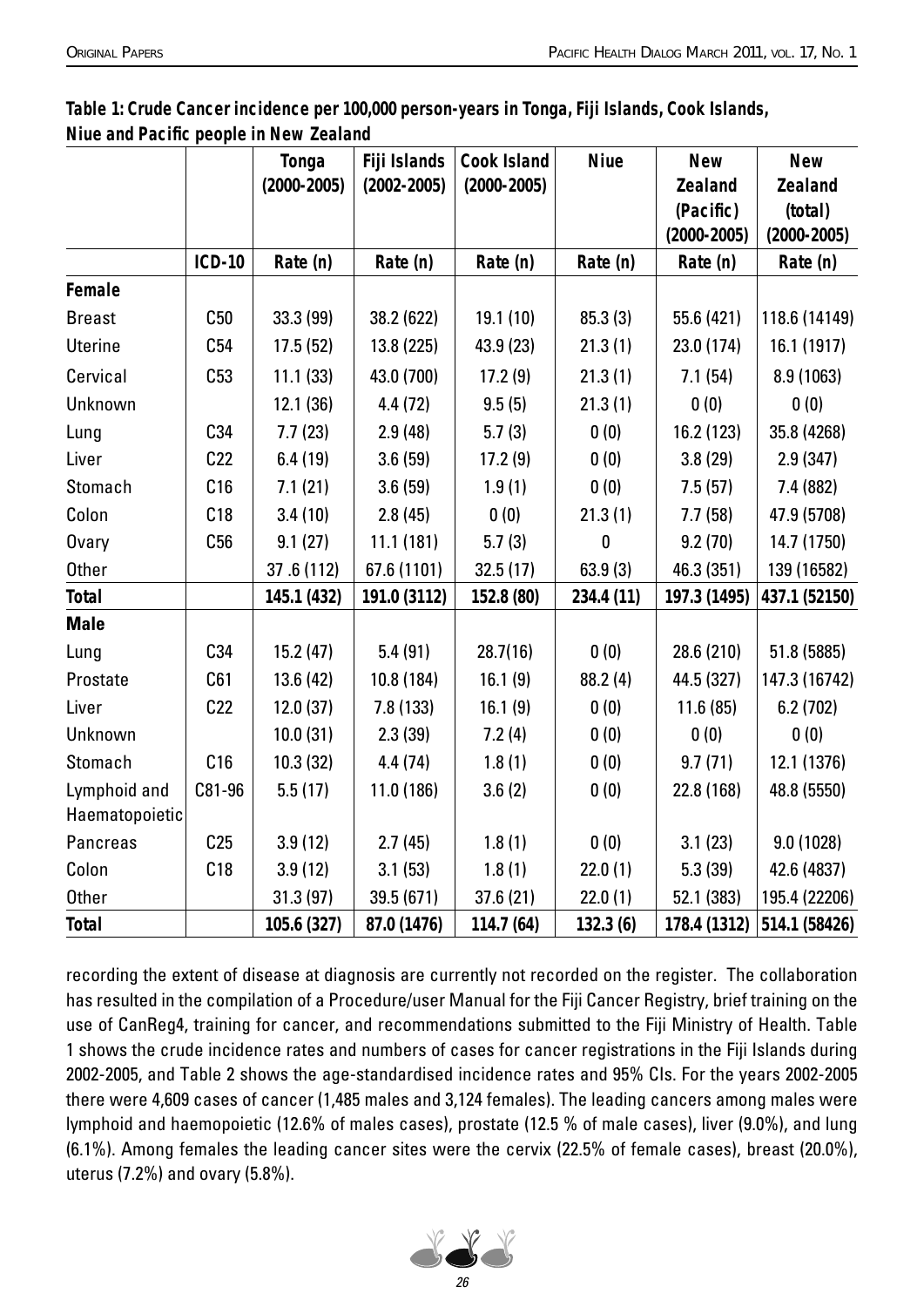|                                |                 | $(2000 - 2005)$<br>Tonga | lands<br>$(2002 - 2005)$<br>Fiji Isl | Cook Island (2000-<br>2005) | Niue                  | (Pacific people)<br>New Zealand<br>$(2000 - 2005)$ | New Zealand (total)<br>$(2000 - 2005)$ |
|--------------------------------|-----------------|--------------------------|--------------------------------------|-----------------------------|-----------------------|----------------------------------------------------|----------------------------------------|
|                                | <b>ICD-10</b>   | Rate (95%Cl)             | Rate (95%Cl)                         | Rate (95%Cl)                | Rate (95%Cl)          | Rate (95%Cl)                                       | Rate (95%Cl)                           |
| Female                         |                 |                          |                                      |                             |                       |                                                    |                                        |
| <b>Breast</b>                  | C50             | 45.5 (44.6 - 46.4)       | $47.7(47.3 - 48.1)$                  | $22.9(21.5 - 24.3)$         | $82.7(74.6 - 90.8)$   | 85.7 (77.5 - 94.6)                                 | $92.8(91.3 - 94.4)$                    |
| Uterine                        | C54             | $23.9(23.3 - 24.5)$      | $17.7(17.5 - 17.9)$                  | $47.0(45.1 - 48.9)$         | $29.4(23.6 - 35.2)$   | $38.1(32.5 - 44.3)$                                | $12.4(11.8 - 13.0)$                    |
| Cervix                         | C <sub>53</sub> | $15.7(15.2 - 16.2)$      | $50.7(50.3 - 51.1)$                  | $17.0(15.9 - 18.1)$         | $25.9(20.8 - 31.0)$   | $10.3(7.7 - 13.6)$                                 | $7.8(7.3 - 8.3)$                       |
| Unknown                        |                 | $16.9(16.3 - 17.5)$      | $5.5(5.4 - 5.6)$                     | $11.0(10.1 - 11.9)$         | $16.6(13.4 - 19.8)$   |                                                    |                                        |
| Lung                           | C34             | $10.7(10.3 - 11.1)$      | $-4.0$<br>3.9(3.8)                   | $7.0(6.2 - 7.8)$            | $\circ$               | $28.8(23.8 - 34.5)$                                | 25.4 (24.7 - 26.2)                     |
| Liver                          | C22             | $8.3(7.9 - 8.7)$         | $-4.8$<br>4.7 (4.6                   | $18.8(17.6 - 20.0)$         | $\circ$               | $6.8(4.5 - 9.8)$                                   | $2.0(1.8 - 2.3)$                       |
| Stomach                        | C16             | $9.7(9.3 - 10.1)$        | $-4.8$<br>4.7 (4.6                   | $1.8(1.5 - 2.1)$            | $\circ$               | $13.2(9.9 - 17.2)$                                 | $4.9(4.6 - 5.2)$                       |
| Colon                          | C18             | $4.6(4.3 - 4.9)$         | $-4.0$<br>3.9(3.8)                   |                             | $18.9(15.2 - 22.6)$   | $13.1(9.8 - 17.0)$                                 | $31.1(30.2 - 31.9)$                    |
| <b>Ovary</b>                   | C56             | $12.1(11.6 - 12.6)$      | $13.3(13.1 - 13.5)$                  | $5.8(5.1 - 6.5)$            |                       | $13.5(10.4 - 17.2)$                                | $11.2(10.6 - 11.7)$                    |
| Other                          |                 | 48.3 (47.4 - 49.2)       | 79.0 (78.5 - 79.5)                   | $33.4(31.8 - 35.0)$         | $54.4(48.2 - 60.6)$   | $73.2(65.4 - 81.6)$                                | $101.5(99.9 - 103.1)$                  |
| Total                          |                 | 194.9 (193.1-196.7)      | 230.9 (230.1 - 231.7)                | 164.5 (160.9-168.1)         | 227.8 (214.3 241.3)   | 314.9 (298.6 - 331.9)                              | $321.5(318.7 - 324.4)$                 |
| Male                           |                 |                          |                                      |                             |                       |                                                    |                                        |
| Lungs                          | C34             | $21.9(21.3 - 22.5)$      | $-8.5$<br>8.3(8.1)                   | $36.8(35.0 - 38.6)$         |                       | $64.3(55.3 - 74.3)$                                | $39.4(38.4 - 40.4)$                    |
| Prostate                       | <b>G</b>        | $20.7(20.1 - 21.3)$      | $21.1(20.8 - 21.4)$                  | $26.4(24.6 - 28.1)$         | 84 4 (76.1 - 92.7)    | $114.6(101.8 - 128.4)$                             | $113.7(112.0 - 115.5)$                 |
| Liver                          | C22             | $17.6(17.0 - 18.2)$      | $11.7(11.5 - 11.9)$                  | $16.9(15.9 - 17.9)$         |                       | $21.5(17.0 - 26.9)$                                | $5.0(4.6 - 5.3)$                       |
| Unknown                        |                 | $14.6(14.1 - 15.1)$      | $(-3.7)$<br>3.6 (3.5                 | $7.0(6.3 - 7.7)$            | 0                     |                                                    |                                        |
| Stomach                        | C16             | $15.0(14.5 - 15.5)$      | $-6.3$<br>6.2(6.1)                   | $1.7(1.4 - 2.0)$            | $\circ$               | $19.7(15.1 - 25.2)$                                | $9.4(8.9 - 9.9)$                       |
| Haematopoietic<br>Lymphoid and | $C81 - 96$      | $6.6(6.3 - 6.9)$         | $12.5(12.3 - 12.7)$                  | $5.8(5.0 - 6.6)$            | $\circ$               | $39.5(33 - 46.8)$                                  | $39.5(38.4 - 40.5)$                    |
| Pancreas                       | C25             | $5.5(5.2 - 5.8)$         | $4.2(4.1 - 4.3)$                     | $3.8(3.0 - 4.6)$            |                       | $7.0(4.1 - 10.8)$                                  | $7.0(6.5 - 7.4)$                       |
| Colon                          | C18             | $5.4(5.1 - 5.7)$         | $(-4.7)$<br>4.6 (4.5                 | $1.7(1.4 - 2.0)$            | $20.5(16.5 - 24.5)$   | $11.8(8.0 - 16.5)$                                 | $32.5(31.6 - 33.4)$                    |
| Other                          |                 | $44.1(43.2 - 45.0)$      | $54.1 (53.7 - 54.5)$                 | $41.6(39.8 - 43.4)$         | $25.9(20.8 - 31.0)$   | $99.4(88.5 - 111.2)$                               | 157.1 (155.0 - 59.2)                   |
| <b>Total</b>                   |                 | 151.4 (149.8 - 153)      | $126.3(125.7 - 126.9)$               | $141.7(138.2 - 45.2)$       | $130.7(120.2 - 41.2)$ | 379.1 (356.9 - 402.2)                              | 404.2 (400.9 - 407.5)                  |

**Table 2: Age-standardised cancer incidence per 100,000 person-years in Tonga, Fiji Islands, Cook Islands, Niue and Pacifi c people in New Zealand**

Table 2: Age-standardised cancer incidence per 100,000 person-years in Tonga, Fiji Islands, Cook Islands, Niue and Pacific people in New Zealand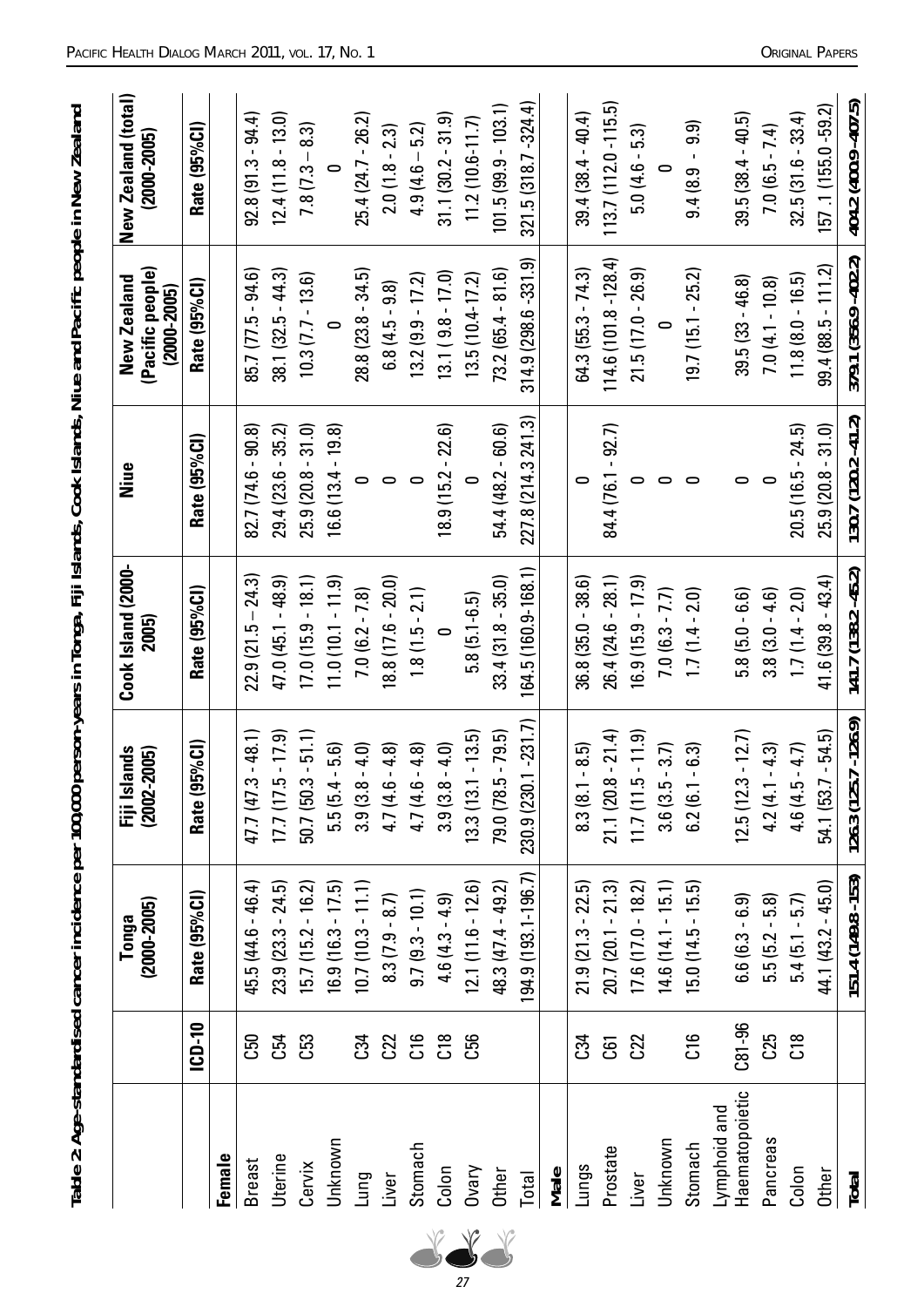## *Cook Islands*

Table 1 shows the crude incidence rates and numbers of cases for cancer registrations in the Cook Islands during 2000-2005, and Table 2 shows the age-standardised incidence rates and 95% CIs. For the years 2000- 2005 there were 144 cancers registered (64 males and 80 females). The leading cancers among males were lung (26.6 % of male cases), prostate (14.1%) and liver (12.5%). There was a significant number of cancers of with unknown primary site (6.3%). Among females the leading cancer sites were the uterus (28.8% of female cases), breast (12.5%), cervix (11.3%) and liver (11.3%). For almost a third of cancers, the "basis of diagnosis" could not be ascertained from available records. This may be partly due to missing histology reports as all histology specimens are send to New Zealand, and results are send back to referring doctors with no copies to the cancer registry. Less than half of the diagnoses were based on histology of the primary site.

#### *Niue*

Table 1 shows the crude incidence rates and numbers of cases for cancer registrations in Niue during 2000- 2005, and Table 2 shows the age-standardised incidence rates and 95% CIs. There were only 17 cancers registered during this period (11 female, 6 male). Among the 6 males with cancer 4 were of the prostate and among the 11 female cancers 4 were of the breast followed equally by 1 cancer each registered for individual sites including the uterus, cervix, an unknown site and the thyroid).

## **Discussions**

This study has provided the first published standardised comparisons of cancer incidence in Tonga, Fiji, the Cook Islands, and Niue, and the first comparisons of cancer incidence in those countries with that in New Zealand in general, and Pacific people in New Zealand in particular. Before we discuss the substantive findings, the limitations of this data should first be considered.

The primary concerns involve the completeness of the data and the validity of the diagnoses. In most countries, the sources of data were histology and cyto/haematological reports available from the Ministry of Health records, patient admission/discharge records and death certificates. There are particular concerns in all four countries about the lack of information on outpatient events, probably under-reporting of cancer on death certificates, and possible under-reporting of cancers in hospital admission records because of the lack of accurate biopsy or histology data. We have therefore visited each of the four countries and conducted intensive review of records and constructed the cancer registries using all of the available information in a standardised manner. We have then restricted our analyses to the time periods for which we were confident that a high proportion of the relevant records were available. This produced, in each country, a large increase in the number of cancer registrations. We therefore have confidence that the estimates presented here do not involve significant under-reporting, but currently no information is available to quantify the extent (or lack of) any under-reporting for the time periods under study.

A further limitation of these data is that Pacific people in New Zealand constitute a heterogeneous group from many Pacific countries, and includes both second- and third- generation New Zealanders as well as more recent migrants. The two populations are therefore not directly comparable.

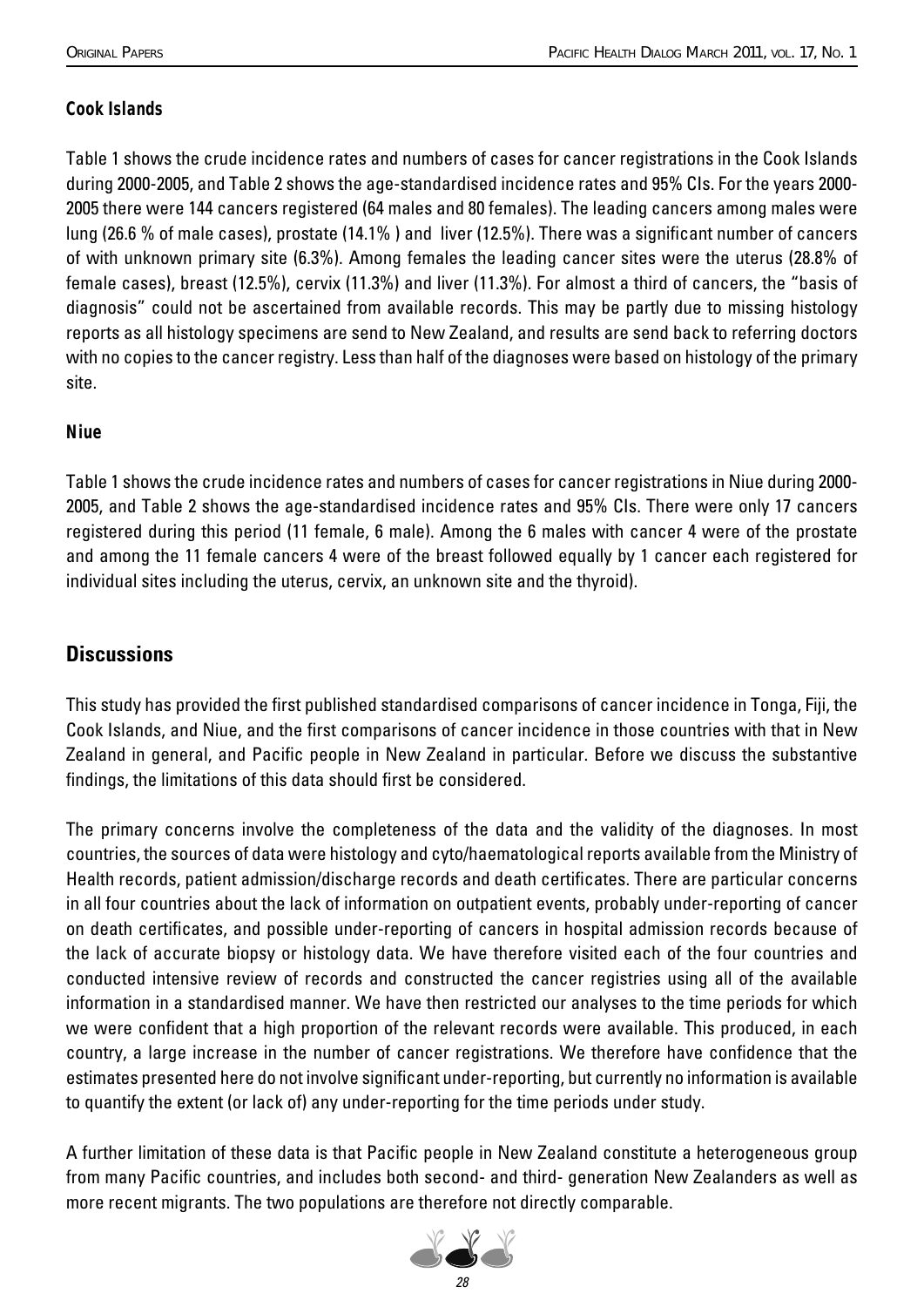On the other hand, a strength of the study is the availability of comparable data on Pacific people living in New Zealand, which has enabled us to make comparisons which are relevant to the assessment of whether the high rates observed for some specific cancers in Pacific people in New Zealand<sup>21</sup> are likely to be due to genetic or environmental factors.

Bearing these limitations in mind, the findings of this study are nevertheless of considerable interest. We will first consider the findings for overall cancer incidence, before discussing the data for specific cancer sites.

#### **Total cancer**

The overall age-standardised cancer incidence rates for Pacific people in New Zealand (315 per 100,000 person-years in females, 379 in males) were similar to those for New Zealand overall (322 in females, 404 in males). However, cancer incidence was markedly lower for Pacific people living in the Pacific with rates of 195 and 151 for females and males respectively in Tonga, 231 and 126 in Fiji, 165 and 142 in the Cook Islands, and 228 and 131 in Niue. These findings are of considerable interest, since environmental rather than genetic factors are most likely to explain these patterns<sup>21</sup>, and cancer incidence in the Pacific is therefore likely to increase to rates similar to those in New Zealand as Pacific countries become more 'westernised'.

#### **Female reproductive cancers**

Breast cancer, uterine cancer and cervical cancer were the three leading causes of cancer incidence in women in all four Pacific countries. This contrasts with the situation of Pacific women in New Zealand for whom lung cancer has become the third leading cause of cancer incidence. Breast cancer was lower than for Pacific women in New Zealand and New Zealand in general, but nevertheless represented the leading cause of cancer in women in the four Pacific countries. Uterine cancer was higher in Pacific women in New Zealand (38 per 100,000) than for New Zealand in general, and was also relatively high in the Pacific with rates of 24 in Tonga, 18 in Fiji Islands, 47 in the Cook Islands, and 29 in Niue. The reasons for this are unknown. Although it would be expected that the relatively high parity of Pacific women would result in a low incidence of these cancers, this does not seem to be the case. It is possible that post-menopausal obesity, a risk factor for both breast and uterine cancers, could be contributing to the high levels of these diseases.

The most striking finding is the high rates of cervical cancer in the Pacific. Despite the likely under-reporting of cases, incidence was higher in Fiji (51 per 100,000), Tonga (16), Cook Islands (17) and Niue (26) than for Pacific women in New Zealand (11) or New Zealand in general (8). Cervical cancer represents an immense cancer burden, especially in Fiji22. For the last decade cervical cancer has been the most common cancer, and the leading cause of cancer death, both among women and for the whole Fiji population. The reasons for this are not well-established, and the available data is minimal for the Pacific, but it is possible that these high incidence rates are due to high rates of human papilloma virus (HPV) infection. One possible explanation for this is a relatively low rate of condom use, which had been reported for Tonga<sup>23</sup> and is likely to also be the case in other Pacific countries. The low participation rate in cervical screening programmes (Pap smears) experienced in most Pacific island countries undoubtedly also plays a role<sup>23</sup>.

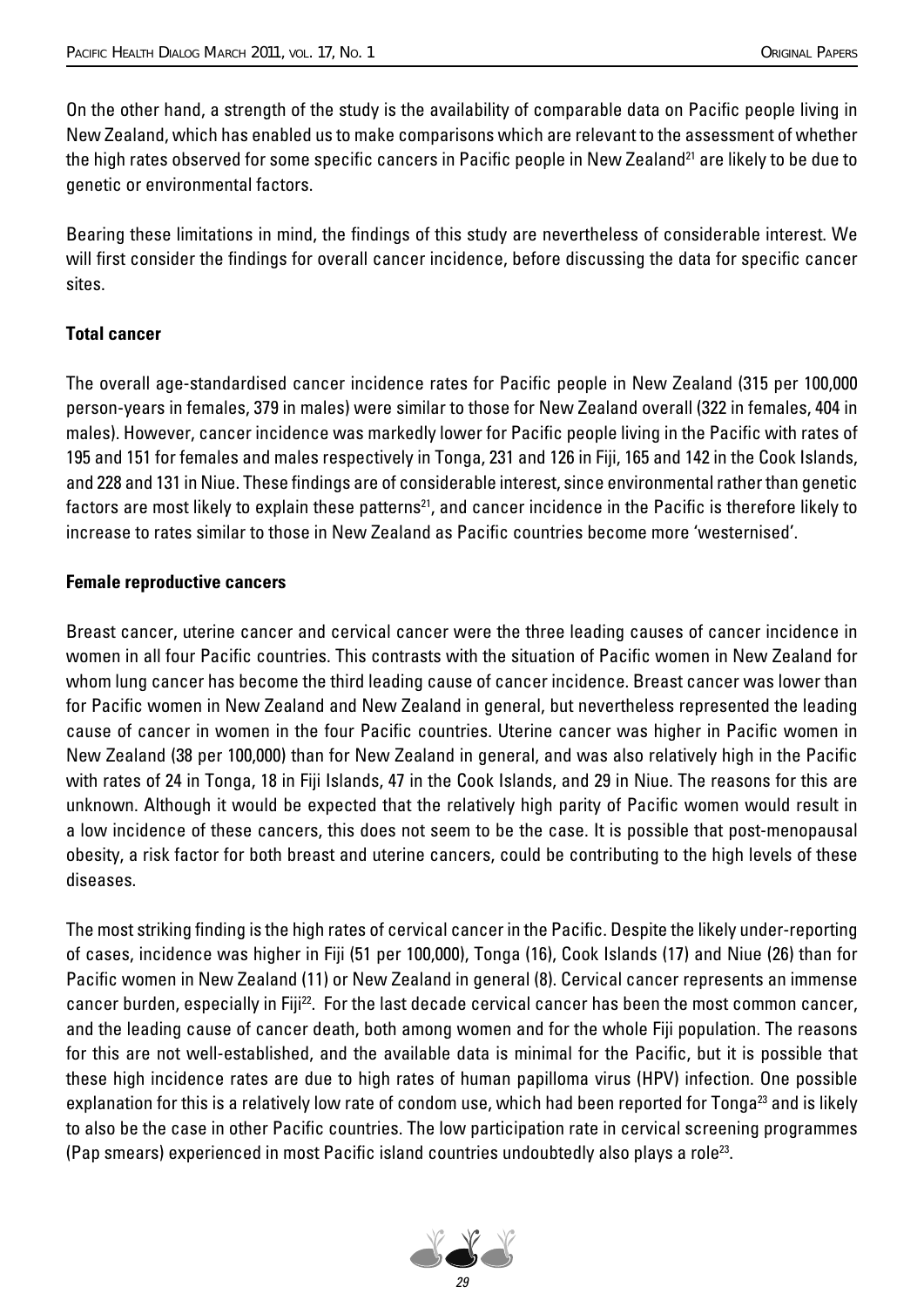#### **Liver cancer**

Due to the history of endemicity of Hepatitis B in the Pacific<sup>24-26</sup>, liver cancer merits special attention. The incidence rates were elevated in Tonga (8 in women, 18 in men), Fiji Islands (5 and 12), Cook Islands (19 and 17), and in Pacific people in New Zealand (7 and 26) compared with New Zealand overall (2 and 5). The high rate of hepatitis B carriage in Pacific people and Maori in New Zealand, has been reported as accounting for the high rates of liver cancer compared to the European New Zealand population<sup>25 27</sup>. However, it could be expected that the introduction of hepatitis B vaccination two decades ago, should in future be reflected declining rates of liver cancer in the next few decades<sup>24</sup>.

#### **Lung cancer**

Lung cancer incidence rates in men were elevated in Tonga (22), Fiji Islands (8), and the Cook Islands (37), and in Pacific people in New Zealand (66) compared with New Zealand overall (41). The importance of lung cancer in both men and women is likely to increase in coming years in these four Pacific countries in coming decades as a result of increases in smoking rates in the last few decades $28-32$ .

## **Conclusions**

In summary, cancer incidence in the Pacific is lower than for Pacific people living in New Zealand, with the latter group having similar cancer incidence rates to New Zealand overall. Environmental rather than genetic factors are most likely to explain these patterns, and cancer incidence in the Pacific is therefore likely to increase to rates similar to those in New Zealand as Pacific countries become more 'westernised'. The high rates of cervical cancer and liver cancer in the Pacific indicate an important role of infectious disease (human papilloma virus (HPV) and hepatitis B virus (HBV)) for these cancers in the Pacific. The explanations for the high rates of uterine, and to a lesser extent, ovarian cancer are currently unclear and require further study. Breast cancer rates are lower in the Pacific than for Pacific women in New Zealand, but nevertheless represent the most important cancer burden for women in the four Pacific countries studied. Similarly, lung cancer rates are lower for Pacific men in New Zealand, but nevertheless represent the most important cancer burden for men in the four Pacific countries studied.

## **Acknowledgment**

The Centre for Public Health Research is supported by a Programme Grant from the Health Research Council (HRC) of New Zealand. Sunia Foliaki is funded by an HRC Pacific Health Research Postdoctoral Fellowship, and this project was partially funded by an HRC Strategic Development Grant.

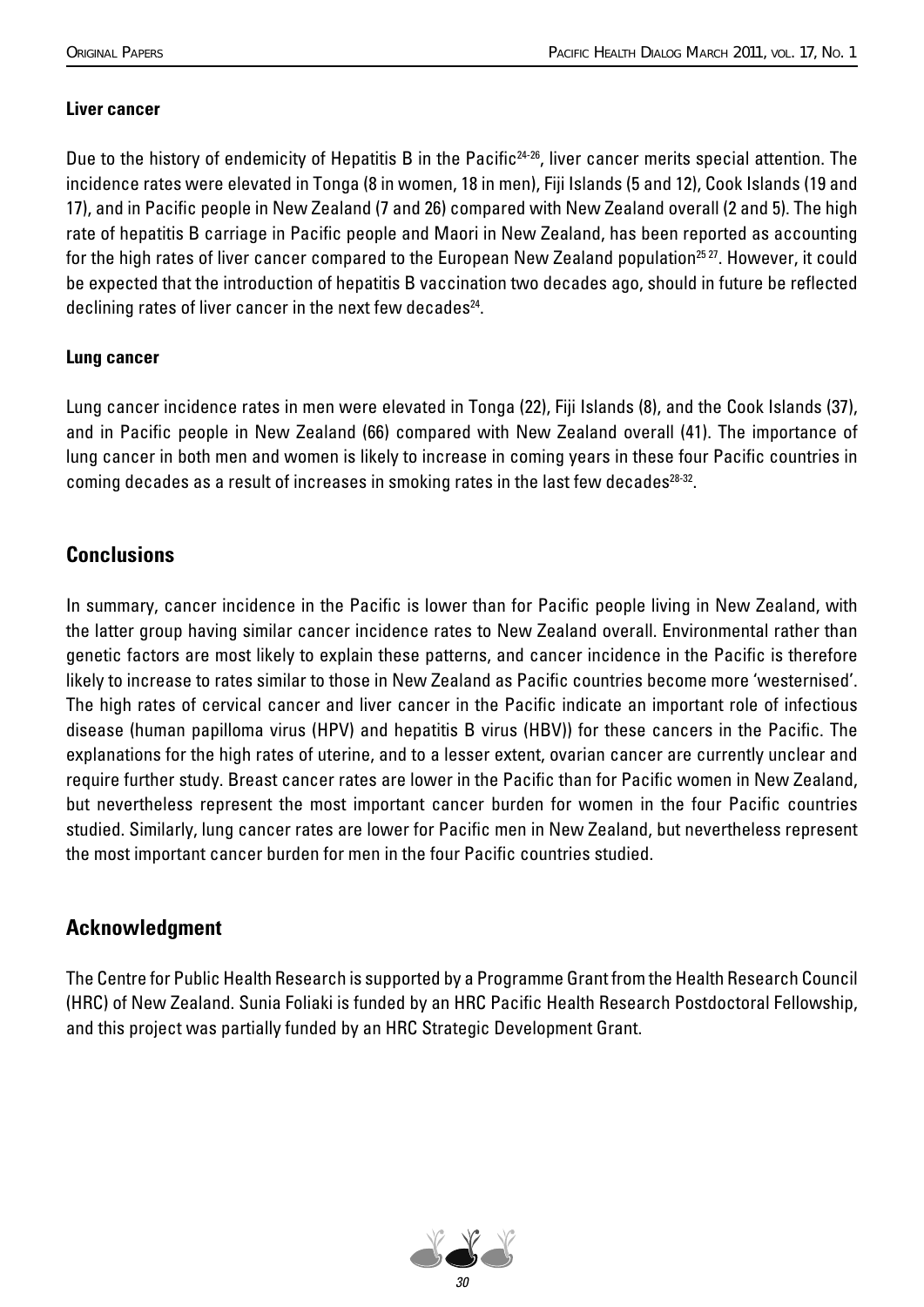# **References**

- 1. Finau SA, Tukuitonga CF. Cancer in Niue: analysis of a cancer register 1962-1985. Pacific Health Dialogue 2001;8:94-98.
- 2. Secretariat of the Pacific Community. Enhancing cancer information in the Pacific. Report on a regional course for cancer registrars in Pacific Island countries and territories. Noumea: Secretariat of the Pacific Community, 1998.
- 3. Taylor R, Henderson B, Levy B. Cancer in Pacific island countries. South Pacific Commission Information Document No 153. Noumea: South Pacific Commission, 1985.
- 4. Working Group on Cancer Prevention and Control. Manila: WHO, 1996.
- 5. Foliaki S, Pearce N. Changing pattern of ill health for indigenous people Control of lifestyle is beyond individuals and depends on social and political factors. British Medical Journal 2003;327:406-407.
- 6. Foliaki S, Pearce N. Prevention and control of diabetes in Pacific people. [comment]. British Medical Journal 2003;327:437-9.
- 7. Atkinson L, Purohit R, Reay-Young P, Scott GC. Cancer reporting in Papua New Guinea. 1958-70 and 1971-78. National Cancer Institute Monograph 1982;62:65-71.
- 8. Boyd JT, Doll R, Gurd CH. Cancer Incidence in Fiji. International Journal of Epidemiology 1973;2:177-187.
- 9. Henderson BE, Kolonel LN, Dworsky R. Cancer incidence in the islands of the Pacific. National Cancer Institute Monograph 1985;69:73-81.
- 10. Coleman MP, Bieber CA. CANREG: Cancer registration software for microcomputers. In: Jensen OM, Parkin DM, Maclennan R, Muir CS, Skeet RG, editors. Cancer registration, principles and methods. IARC Scientific Publications No. 95. Lyon: IARC, 1991.
- 11. Foliaki S, Jeffreys M, Wright C, Blakey K, Pearce N. Cancer in Pacific people: a descriptive study. Pacific Health Dialogue 2004;11:94-100.
- 12. Vital Statistics Report. Suva: Fiji Islands Bureau of Statistics, 2003.
- 13. Ministry of Health. Cancer in New Zealand: Trends and Projections. Wellington, New Zealand: Ministry of Health, 2002.
- 14. Ministry of Health. Cancer: New Registrations and Deaths 2005. Wellington, New Zealand: Ministry of Health, 2008.
- 15. New Zealand Health Information Service. New Zealand Cancer Registry Data Dictionary. Wellington, New Zealand: New Zealand Health Information Service, 2004.
- 16. Ministry of Health. Ethnicity Data Protocols for the Health and Disability Sector. Wellington, New Zealand: Ministry of Health, 2004.
- 17. New Zealand Department of Statistics. Ethnicity in New Zealand: Recommendations for a Standard Classification. Wellington, New Zealand: New Zealand Department of Statistics, 1990.
- 18. Fritz A, Percy C, Jack A, Shanmugaratnam K, Sobin L, Parkin DM, et al., editors. International Classification of Diseases for Oncology. 3rd ed. Geneva: WHO, 2000.
- 19. International Classification of Diseases and Related Health problems. Tenth revision. Geneva: WHO, 1992.
- 20. Jensen OM, Parkin DM, Maclennan R, Muir CS, Skeet RG, editors. Cancer registration, principles and methods. IARC Scientific Publications No. 95 Lyon: IARC, 1991.
- 21. Dachs GU, Currie MJ, McKenzie F, Jeffreys M, Cox B, Foliaki S, et al. Cancer disparities in indigenous Polynesian populations: Maori, native Hawaiians, and Pacific people. Lancet Oncology 2008;9:473-484.
- 22. Law I. Burden of cervical cancer and cervical intraepithelial neoplasia in Fiji (2004-2007). Manila: WHO, 2007.